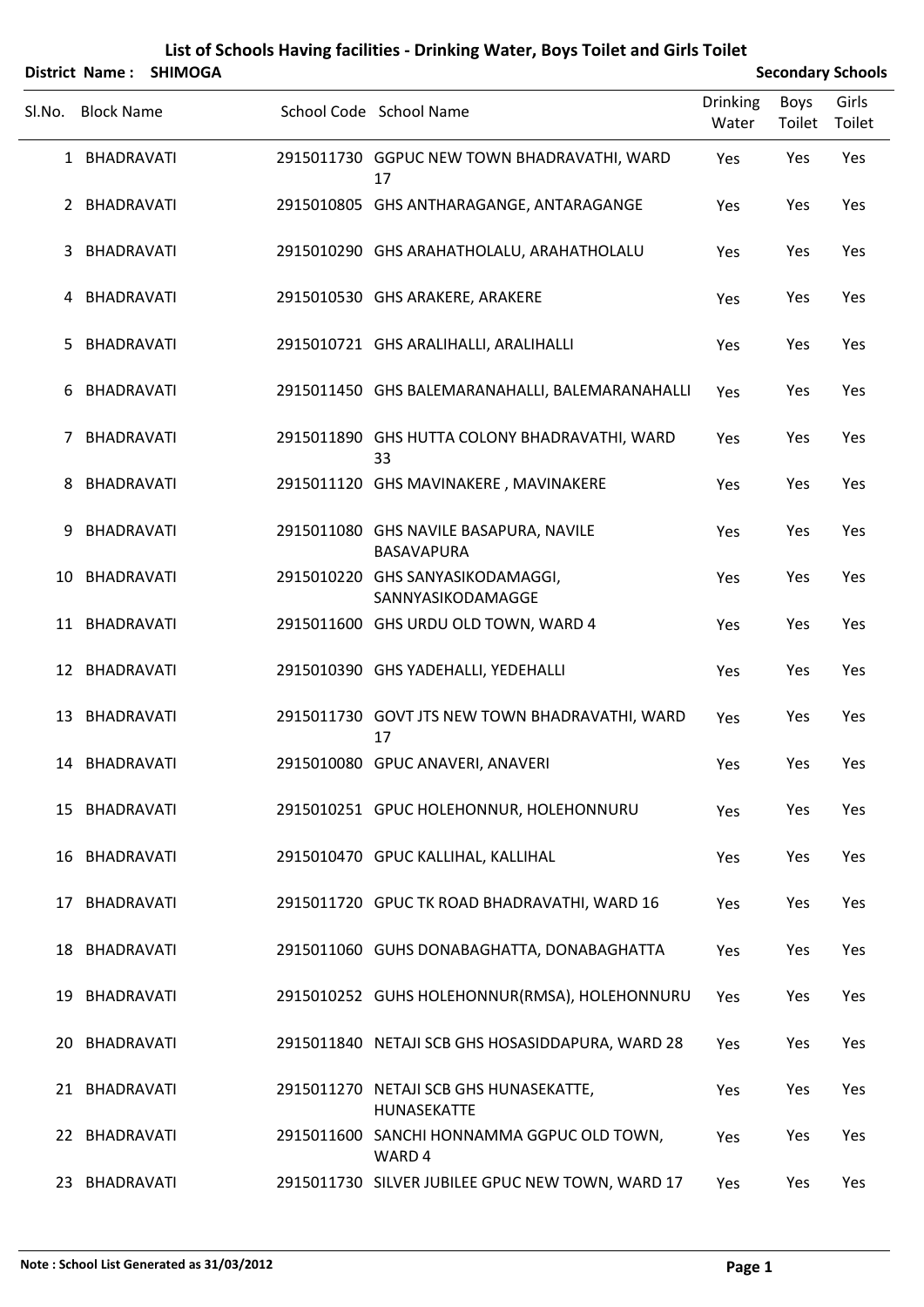|        |                   | District Name: SHIMOGA |                                               |                          |                | <b>Secondary Schools</b> |
|--------|-------------------|------------------------|-----------------------------------------------|--------------------------|----------------|--------------------------|
| SI.No. | <b>Block Name</b> |                        | School Code School Name                       | <b>Drinking</b><br>Water | Boys<br>Toilet | Girls<br>Toilet          |
|        | 24 HOSANAGAR      |                        | 2915021110 GCHS BELLURU, BELLUR               | Yes                      | Yes            | Yes                      |
|        | 25 HOSANAGAR      |                        | 2915021180 GCHS JAYANAGARA, MELINA BESIGE     | Yes                      | Yes            | Yes                      |
|        | 26 HOSANAGAR      |                        | 2915020320 GCHS MASAGALLI, MASAGALLI          | Yes                      | Yes            | Yes                      |
|        | 27 HOSANAGAR      |                        | 2915022470 GCHS SAMPEKATTE, SAMPEKATTE        | Yes                      | Yes            | Yes                      |
|        | 28 HOSANAGAR      |                        | 2915021290 GCHS SONALE, SONALE                | Yes                      | Yes            | Yes                      |
|        | 29 HOSANAGAR      |                        | 2915021050 GHS ARASALU, ARASALU               | Yes                      | Yes            | Yes                      |
|        | 30 HOSANAGAR      |                        | 2915022350 GHS CHIKKAJENI, JENI GRAMA         | Yes                      | Yes            | Yes                      |
|        | 31 HOSANAGAR      |                        | 2915022450 GHS HEDDARIPURA, HEDDARIPURA       | Yes                      | Yes            | Yes                      |
|        | 32 HOSANAGAR      |                        | 2915020080 GHS HOSANADU, HOSANADU             | Yes                      | Yes            | Yes                      |
|        | 33 HOSANAGAR      |                        | 2915020370 GHS KANUGODU, KANAGODU             | Yes                      | Yes            | Yes                      |
|        | 34 HOSANAGAR      |                        | 2915021180 GHS KARANAGIRI, MELINA BESIGE      | Yes                      | Yes            | Yes                      |
|        | 35 HOSANAGAR      |                        | 2915021340 GHS KODURU, KODUR                  | Yes                      | Yes            | Yes                      |
|        | 36 HOSANAGAR      |                        | 2915020520 GHS MARUTHIPURA, MARUTHIPURA       | Yes                      | Yes            | Yes                      |
|        | 37 HOSANAGAR      |                        | 2915022460 GHS NAGARA, NAGARA                 | Yes                      | Yes            | Yes                      |
|        | 38 HOSANAGAR      |                        | 2915022590 GHS NITTURU, NITTURU               | Yes                      | Yes            | Yes                      |
|        | 39 HOSANAGAR      |                        | 2915022420 GHS RIPPONPETE, RIPPONPETE         | Yes                      | Yes            | Yes                      |
|        | 40 HOSANAGAR      |                        | 2915021960 GHS YADURU, YADUR                  | Yes                      | Yes            | Yes                      |
|        | 41 HOSANAGAR      |                        | 2915021550 GJC AMRUTHA, AMRUTHA               | Yes                      | Yes            | Yes                      |
|        | 42 HOSANAGAR      |                        | 2915022480 GPUC HOSANAGAR, WARD-1             | Yes                      | Yes            | Yes                      |
|        | 43 SAGAR          |                        | 2915032400 GHS BILIGARU, BILIGIRI             | Yes                      | Yes            | Yes                      |
|        | 44 SAGAR          |                        | 2915033160 GHS BYAKODU, BYAKODU               | Yes                      | Yes            | Yes                      |
|        | 45 SAGAR          |                        | 2915030420 GHS HIRENALLURU, HIRENELLUR        | Yes                      | Yes            | Yes                      |
|        | 46 SAGAR          |                        | 2915033150 GHS HULIDEVARABANA, HULIDEVARABANA | Yes                      | Yes            | Yes                      |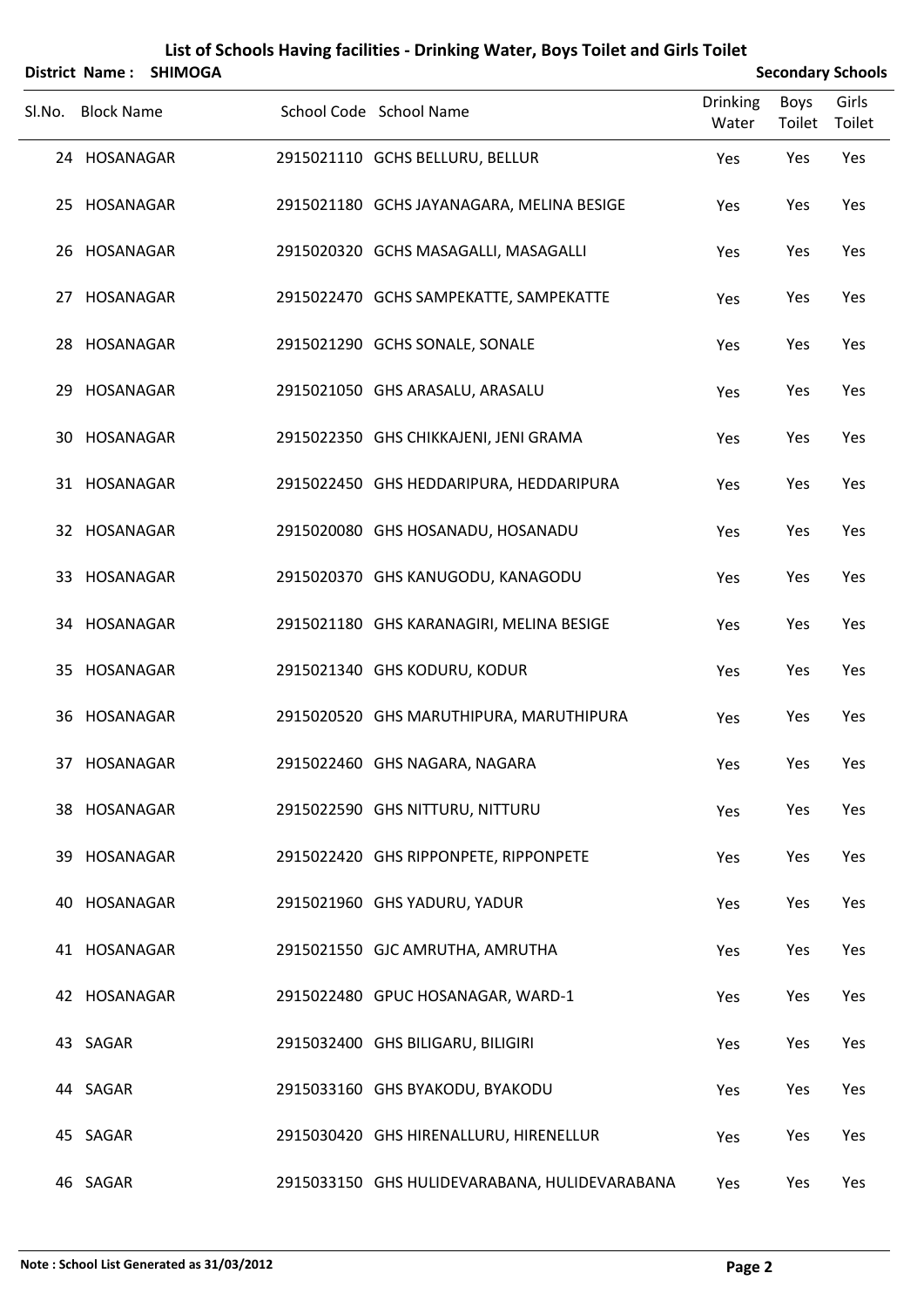|        |                   | District Name: SHIMOGA |                                           |                          | <b>Secondary Schools</b> |                 |
|--------|-------------------|------------------------|-------------------------------------------|--------------------------|--------------------------|-----------------|
| SI.No. | <b>Block Name</b> |                        | School Code School Name                   | <b>Drinking</b><br>Water | Boys<br>Toilet           | Girls<br>Toilet |
|        | 47 SAGAR          |                        | 2915032860 GHS KANLE, KANLE               | Yes                      | Yes                      | Yes             |
|        | 48 SAGAR          |                        | 2915032540 GHS KARGAL, KARGAL             | Yes                      | Yes                      | Yes             |
|        | 49 SAGAR          |                        | 2915032130 GHS KATTINAKARU, KATTINAKARU   | Yes                      | Yes                      | Yes             |
|        | 50 SAGAR          |                        | 2915033140 GHS M.L HALLI, M.L HALLI       | Yes                      | Yes                      | Yes             |
|        | 51 SAGAR          |                        | 2915030560 GHS MASURU, MASURU             | Yes                      | Yes                      | Yes             |
|        | 52 SAGAR          |                        | 2915030030 GHS NAGAVALLI, NAGAVALLI       | Yes                      | Yes                      | Yes             |
|        | 53 SAGAR          |                        | 2915032730 GHS SUBASH NAGAR SAGAR, WARD 6 | Yes                      | Yes                      | Yes             |
|        | 54 SAGAR          |                        | 2915030400 GHS TADAGALALE, TADAGALALE     | Yes                      | Yes                      | Yes             |
|        | 55 SAGAR          |                        | 2915031360 GHS THYAGARTHI, THYAGARTHI     | Yes                      | Yes                      | Yes             |
|        | 56 SAGAR          |                        | 2915030880 GHS ULLURU, ULLURU             | Yes                      | Yes                      | Yes             |
|        | 57 SAGAR          |                        | 2915032230 GJC TUMARI, TUMARI             | Yes                      | Yes                      | Yes             |
|        | 58 SAGAR          |                        | 2915031630 GPUC ANADAPURAM, ANANDAPURAM   | Yes                      | Yes                      | Yes             |
|        | 59 SAGAR          |                        | 2915031950 GPUC AVINAHALLI, AVINAHALLI    | Yes                      | Yes                      | Yes             |
|        | 60 SAGAR          |                        | 2915030960 GPUC BARUR, BARUR              | Yes                      | Yes                      | Yes             |
|        | 61 SAGAR          |                        | 2915033130 GPUC SAGAR, WARD-9             | Yes                      | Yes                      | Yes             |
|        | 62 SAGAR          |                        | 2915030490 GPUC SHIRAVANTHE, SHIRAVANTHE  | Yes                      | Yes                      | Yes             |
|        | 63 SAGAR          |                        | 2915032881 GUHS SAGAR(RMSA), WARD 13      | Yes                      | Yes                      | Yes             |
|        | 64 SHIKARIPUR     |                        | 2915041190 GHS BAGANAKATTE, BAGANAKATTE   | Yes                      | Yes                      | Yes             |
|        | 65 SHIKARIPUR     |                        | 2915040180 GHS BILIKI, BILAKI             | Yes                      | Yes                      | Yes             |
|        | 66 SHIKARIPUR     |                        | 2915041470 GHS GAMA, GAMA                 | Yes                      | Yes                      | Yes             |
|        | 67 SHIKARIPUR     |                        | 2915040320 GHS HARAGI, HARAGI             | Yes                      | Yes                      | Yes             |
|        | 68 SHIKARIPUR     |                        | 2915040870 GHS HARAGUVALLI, HARAGUVALLI   | Yes                      | Yes                      | Yes             |
|        | 69 SHIKARIPUR     |                        | 2915041730 GHS HAROGOPPA, HAROGOPPA       | Yes                      | Yes                      | Yes             |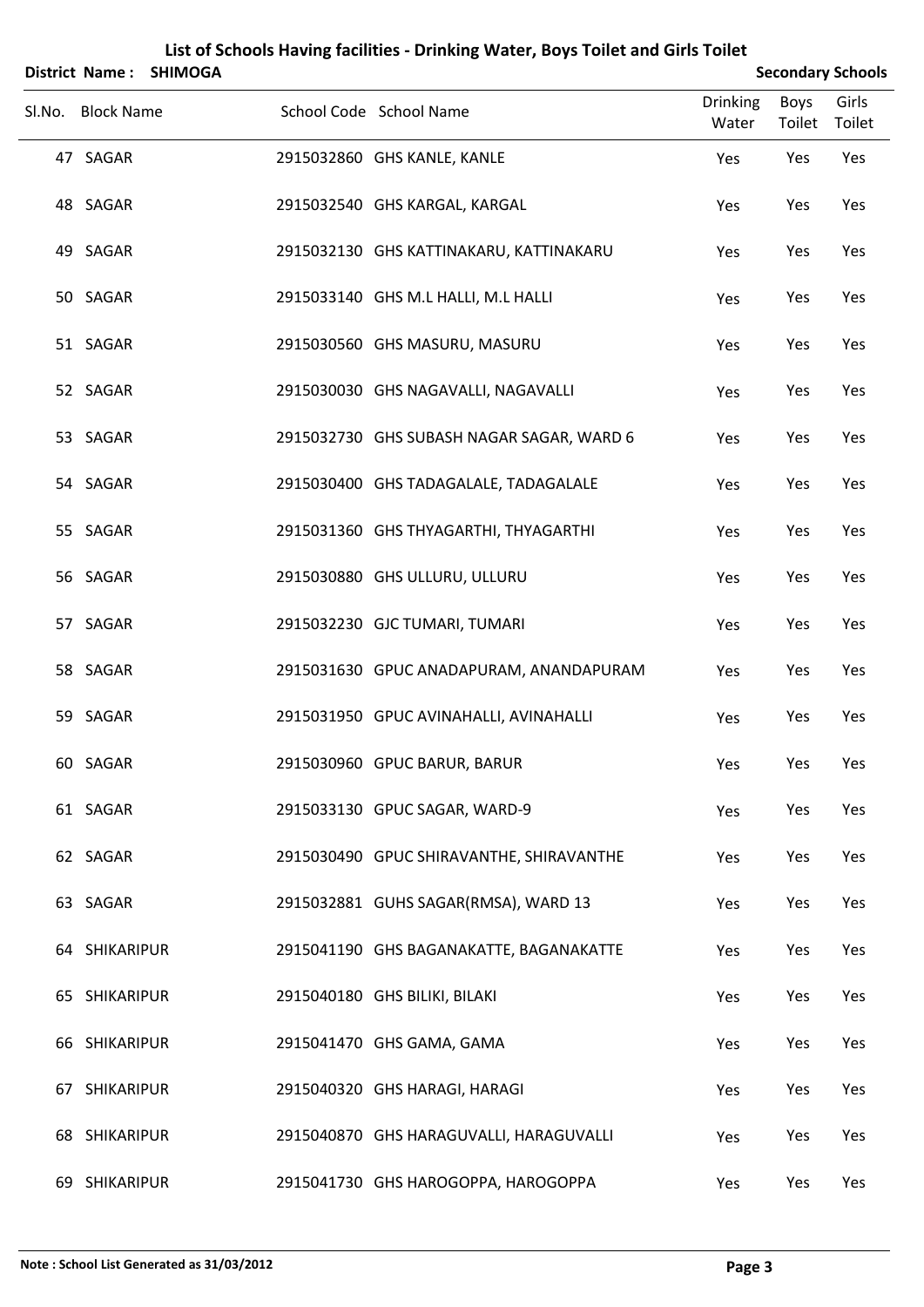|        | <b>District Name:</b> | <b>SHIMOGA</b> |                                                             |                          |                       | <b>Secondary Schools</b> |
|--------|-----------------------|----------------|-------------------------------------------------------------|--------------------------|-----------------------|--------------------------|
| SI.No. | <b>Block Name</b>     |                | School Code School Name                                     | <b>Drinking</b><br>Water | <b>Boys</b><br>Toilet | Girls<br>Toilet          |
|        | 70 SHIKARIPUR         |                | 2915042420 GHS HOSAMUGALAGERE, HOSAMUGALGERE                | Yes                      | Yes                   | Yes                      |
|        | 71 SHIKARIPUR         |                | 2915040460 GHS HULUGINAKOPPA, HULUGINAKOPPA                 | Yes                      | Yes                   | Yes                      |
|        | 72 SHIKARIPUR         |                | 2915041500 GHS ISSURU, ISSURU                               | Yes                      | Yes                   | Yes                      |
|        | 73 SHIKARIPUR         |                | 2915041390 GHS KAGINALLI, KAGINALLI                         | Yes                      | Yes                   | Yes                      |
|        | 74 SHIKARIPUR         |                | 2915041550 GHS KALMANE, KALMANE                             | Yes                      | Yes                   | Yes                      |
|        | 75 SHIKARIPUR         |                | 2915042300 GHS KITTADAHALLI, KITTADAHALLY                   | Yes                      | Yes                   | Yes                      |
|        | 76 SHIKARIPUR         |                | 2915040140 GHS KOLAGI, KOLAGI                               | Yes                      | Yes                   | Yes                      |
|        | 77 SHIKARIPUR         |                | 2915040710 GHS KUSKUR(RMSA SCHOOL), KUSKURU                 | Yes                      | Yes                   | Yes                      |
|        | 78 SHIKARIPUR         |                | 2915040050 GHS MALLENAHALLI, MALLENAHALLI                   | Yes                      | Yes                   | Yes                      |
|        | 79 SHIKARIPUR         |                | 2915041280 GHS MUDDANAHALLI, MUDDANAHALLI                   | Yes                      | Yes                   | Yes                      |
|        | 80 SHIKARIPUR         |                | 2915041080 GHS SURAGIHALLI, SURAGIHALLI                     | Yes                      | Yes                   | Yes                      |
|        | 81 SHIKARIPUR         |                | 2915040620 GHS URDU CHIKKAJAMBURU,<br>CHIKKAJAMBURU         | Yes                      | Yes                   | Yes                      |
|        | 82 SHIKARIPUR         |                | 2915042490 GHS URDU UDAGANI, UDAGANI                        | Yes                      | Yes                   | Yes                      |
|        | 83 SHIKARIPUR         |                | 2915041445 GJC HOSUR, HOSURU                                | Yes                      | Yes                   | Yes                      |
|        | 84 SHIKARIPUR         |                | 2915041460 GJC SALURU, SALURU                               | Yes                      | Yes                   | Yes                      |
|        | 85 SHIKARIPUR         |                | 2915042670 GPUC BOYS SHIKARIPUR, SHIKARIPUR WARD<br>4       | Yes                      | Yes                   | Yes                      |
|        | 86 SHIKARIPUR         |                | 2915042860 GPUC BOYS SHIRALAKOPPA, SHIRALAKOPPA-<br>WARD-1  | Yes                      | Yes                   | Yes                      |
|        | 87 SHIKARIPUR         |                | 2915042880 GPUC GIRLS SHIKARIPUR, SHIKARIPUR WARD-<br>1     | Yes                      | Yes                   | Yes                      |
|        | 88 SHIKARIPUR         |                | 2915042870 GPUC GIRLS SHIRALAKOPPA, SHIRALAKOPPA<br>WARD-12 | Yes                      | Yes                   | Yes                      |
|        | 89 SHIKARIPUR         |                | 2915041570 GPUC HITTALA, HITHALA                            | Yes                      | Yes                   | Yes                      |
|        | 90 SHIKARIPUR         |                | 2915042561 GUHS SHIRALAKOPPA(RMSA), SHIRALAKOPPA            | Yes                      | Yes                   | Yes                      |
|        | 91 SHIMOGA            |                | 2915051370 GHS ABBALAGERE, ABBALAGERE                       | Yes                      | Yes                   | Yes                      |
|        | 92 SHIMOGA            |                | 2915053930 GHS BH ROAD TAMIL (RMSA), WARD 20                | Yes                      | Yes                   | Yes                      |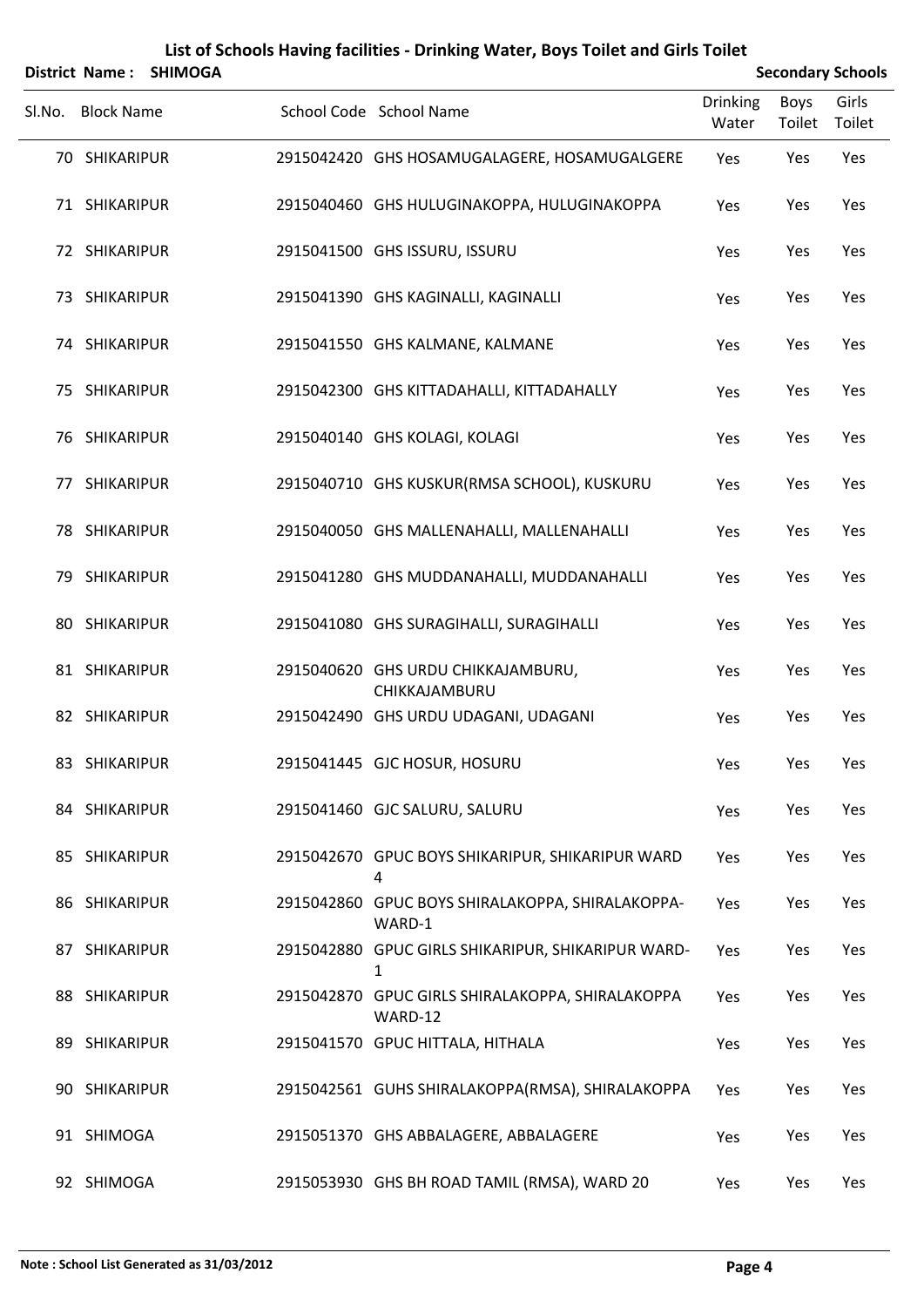|        |                   | District Name: SHIMOGA |                                               |                          |                | <b>Secondary Schools</b> |
|--------|-------------------|------------------------|-----------------------------------------------|--------------------------|----------------|--------------------------|
| SI.No. | <b>Block Name</b> |                        | School Code School Name                       | <b>Drinking</b><br>Water | Boys<br>Toilet | Girls<br>Toilet          |
|        | 93 SHIMOGA        |                        | 2915054140 GHS DURGIGUDI, WARD 4              | Yes                      | Yes            | Yes                      |
|        | 94 SHIMOGA        |                        | 2915052160 GHS GADIKOPPA, GADIKOPPA           | Yes                      | Yes            | Yes                      |
|        | 95 SHIMOGA        |                        | 2915051770 GHS GAJANURU, GAJANURU             | Yes                      | Yes            | Yes                      |
|        | 96 SHIMOGA        |                        | 2915053070 GHS HOYHOLE(RMSA), HAIHOLE         | Yes                      | Yes            | Yes                      |
|        | 97 SHIMOGA        |                        | 2915052870 GHS KACHINAKATTE, KACHINAKATTE     | Yes                      | Yes            | Yes                      |
|        | 98 SHIMOGA        |                        | 2915051840 GHS KADEKAL, KADEKAL               | Yes                      | Yes            | Yes                      |
|        | 99 SHIMOGA        |                        | 2915051350 GHS KOMMANALU, KOMMANALU           | Yes                      | Yes            | Yes                      |
|        | 100 SHIMOGA       |                        | 2915050330 GHS MANDAGHATTA, MANDAGATTA        | Yes                      | Yes            | Yes                      |
|        | 101 SHIMOGA       |                        | 2915052451 GHS MILLAGHATTA, MILLAGATTA        | Yes                      | Yes            | Yes                      |
|        | 102 SHIMOGA       |                        | 2915051990 GHS NIDIGE, NIDIGE                 | Yes                      | Yes            | Yes                      |
|        | 103 SHIMOGA       |                        | 2915053550 GHS NT ROAD URDU(RMSA), WARD NO 28 | Yes                      | Yes            | Yes                      |
|        | 104 SHIMOGA       |                        | 2915052760 GHS PILLANGERE, PILLANGERE         | Yes                      | Yes            | Yes                      |
|        | 105 SHIMOGA       |                        | 2915051070 GHS PURADALU, PURADALU             | Yes                      | Yes            | Yes                      |
|        | 106 SHIMOGA       |                        | 2915050080 GHS SHETTIKERE, SHETTI KERE        | Yes                      | Yes            | Yes                      |
|        | 107 SHIMOGA       |                        | 2915050910 GHS SIRIGERE, SHIRIGERE            | Yes                      | Yes            | Yes                      |
|        | 108 SHIMOGA       |                        | 2915053550 GHS SULEBYLU KAN(RMSA), WARD NO 28 | Yes                      | Yes            | Yes                      |
|        | 109 SHIMOGA       |                        | 2915050880 GHS THAMMADIHALLI, THAMMADI H ALLI | Yes                      | Yes            | Yes                      |
|        | 110 SHIMOGA       |                        | 2915052140 GHS UMBLEBYLU, UMBLE BYLU          | Yes                      | Yes            | Yes                      |
|        | 111 SHIMOGA       |                        | 2915053961 GHS URDU B H ROAD SHIMOGA, WARD 10 | Yes                      | Yes            | Yes                      |
|        | 112 SHIMOGA       |                        | 2915050480 GHS URDU HARANAHALLI, HARANA HALLI | Yes                      | Yes            | Yes                      |
|        | 113 SHIMOGA       |                        | 2915053925 GHS VINOBANAGAR, WARD 34           | Yes                      | Yes            | Yes                      |
|        | 114 SHIMOGA       |                        | 2915053760 GPUC AYANUR, AYANUR                | Yes                      | Yes            | Yes                      |
|        | 115 SHIMOGA       |                        | 2915053960 GPUC B H ROAD SHIMOGA, WARD 10     | Yes                      | Yes            | Yes                      |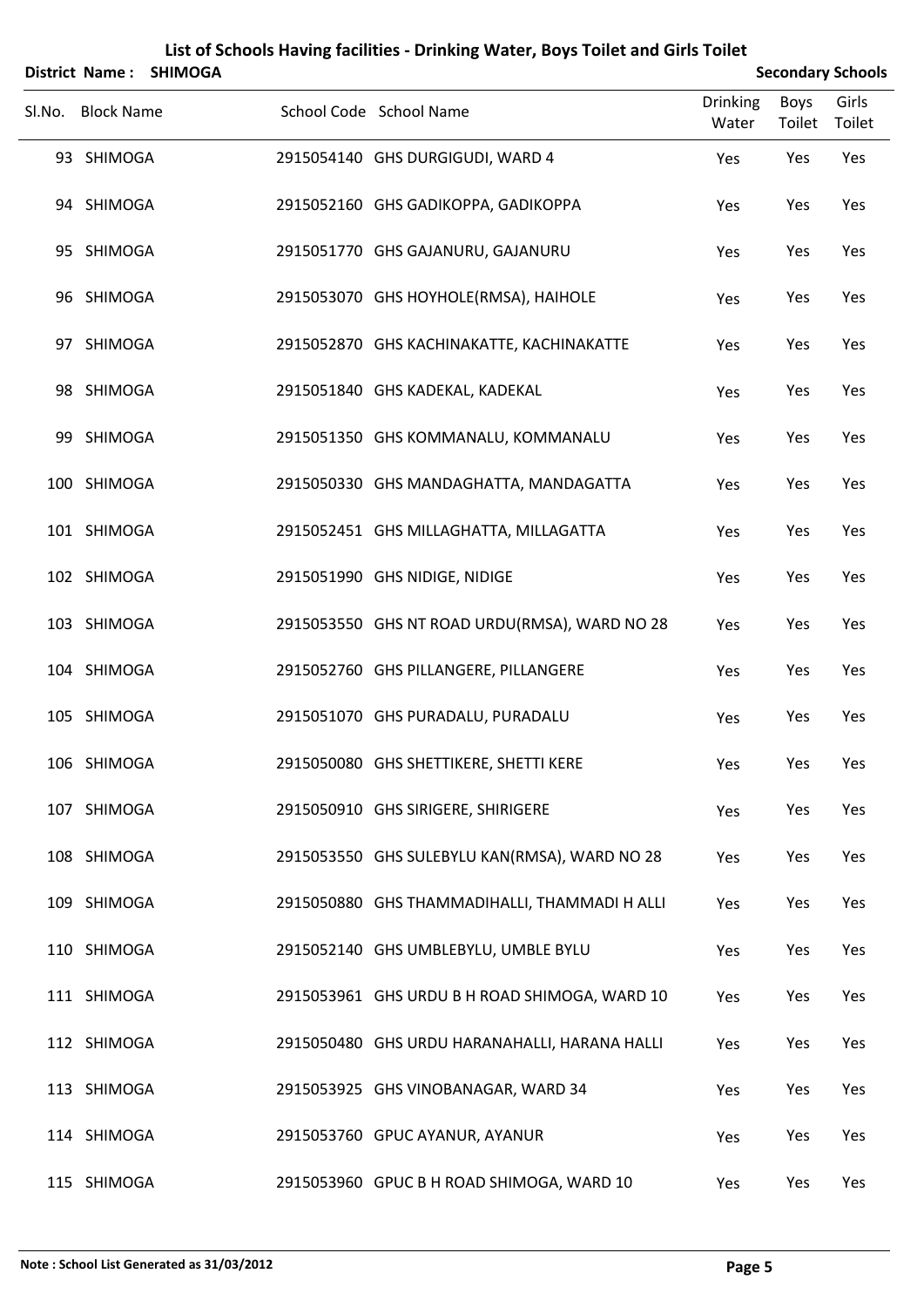|                   | District Name: SHIMOGA |                                                 |                          |                       | <b>Secondary Schools</b> |
|-------------------|------------------------|-------------------------------------------------|--------------------------|-----------------------|--------------------------|
| Sl.No. Block Name |                        | School Code School Name                         | <b>Drinking</b><br>Water | <b>Boys</b><br>Toilet | Girls<br>Toilet          |
| 116 SHIMOGA       |                        | 2915053960 GPUC GIRLS B H RAOD SHIMOGA, WARD 10 | Yes                      | Yes                   | Yes                      |
| 117 SHIMOGA       |                        | 2915052720 GPUC SHETTIHALLI, SHETTYHALLI        | Yes                      | Yes                   | Yes                      |
| 118 SHIMOGA       |                        | 2915053760 GUHS AYANUR(RMSA), AYANUR            | Yes                      | Yes                   | Yes                      |
| 119 SORAB         |                        | 2915063030 GCHS CHITTUR, CHITTUR                | Yes                      | Yes                   | Yes                      |
| 120 SORAB         |                        | 2915061770 GHS ANKARAVALLI, ANKARAVALLI         | Yes                      | Yes                   | Yes                      |
| 121 SORAB         |                        | 2915060581 GHS GIRLS ANAVATTI, ANAVATTI         | Yes                      | Yes                   | Yes                      |
| 122 SORAB         |                        | 2915061740 GHS GUDAVI, GUDAVI                   | Yes                      | Yes                   | Yes                      |
| 123 SORAB         |                        | 2915064070 GHS HALESORAB, SORAB WARD-3          | Yes                      | Yes                   | Yes                      |
| 124 SORAB         |                        | 2915061380 GHS HARISHI, HARISHI                 | Yes                      | Yes                   | Yes                      |
| 125 SORAB         |                        | 2915060090 GHS JADE, JADE                       | Yes                      | Yes                   | Yes                      |
| 126 SORAB         |                        | 2915061660 GHS KADASURU, KADASURU               | Yes                      | Yes                   | Yes                      |
| 127 SORAB         |                        | 2915060070 GHS K-CHANDRAGUTHI(RMSA), KAMARURU   | Yes                      | Yes                   | Yes                      |
| 128 SORAB         |                        | 2915060870 GHS KEREHALLI, KEREHALLI             | Yes                      | Yes                   | Yes                      |
| 129 SORAB         |                        | 2915064160 GHS KOTIPURA, KOTIPURA               | Yes                      | Yes                   | Yes                      |
| 130 SORAB         |                        | 2915064060 GHS SORABA TOWN, SORAB WARD-2        | Yes                      | Yes                   | Yes                      |
| 131 SORAB         |                        | 2915063770 GHS UDRI, UDRI VADDIGERE             | Yes                      | Yes                   | Yes                      |
| 132 SORAB         |                        | 2915060581 GPUC ANAVATTI, ANAVATTI              | Yes                      | Yes                   | Yes                      |
| 133 SORAB         |                        | 2915064150 GPUC SORAB, SORAB WARD-11            | Yes                      | Yes                   | Yes                      |
| 134 SORAB         |                        | 2915062760 GPUC ULAVI, ULAVI                    | Yes                      | Yes                   | Yes                      |
| 135 SORAB         |                        | 2915060581 GUHS ANAVATTI(RMSA), ANAVATTI        | Yes                      | Yes                   | Yes                      |
| 136 SORAB         |                        | 2915064070 GUHS SORAB, SORAB WARD-3             | Yes                      | Yes                   | Yes                      |
| 137 THIRTHAHALLI  |                        | 2915073300 GCHS BAVIKAISARU, BAVIKAISARU        | Yes                      | Yes                   | Yes                      |
| 138 THIRTHAHALLI  |                        | 2915073310 GCHS BIALUKOPPA, BILALUKOPPA         | Yes                      | Yes                   | Yes                      |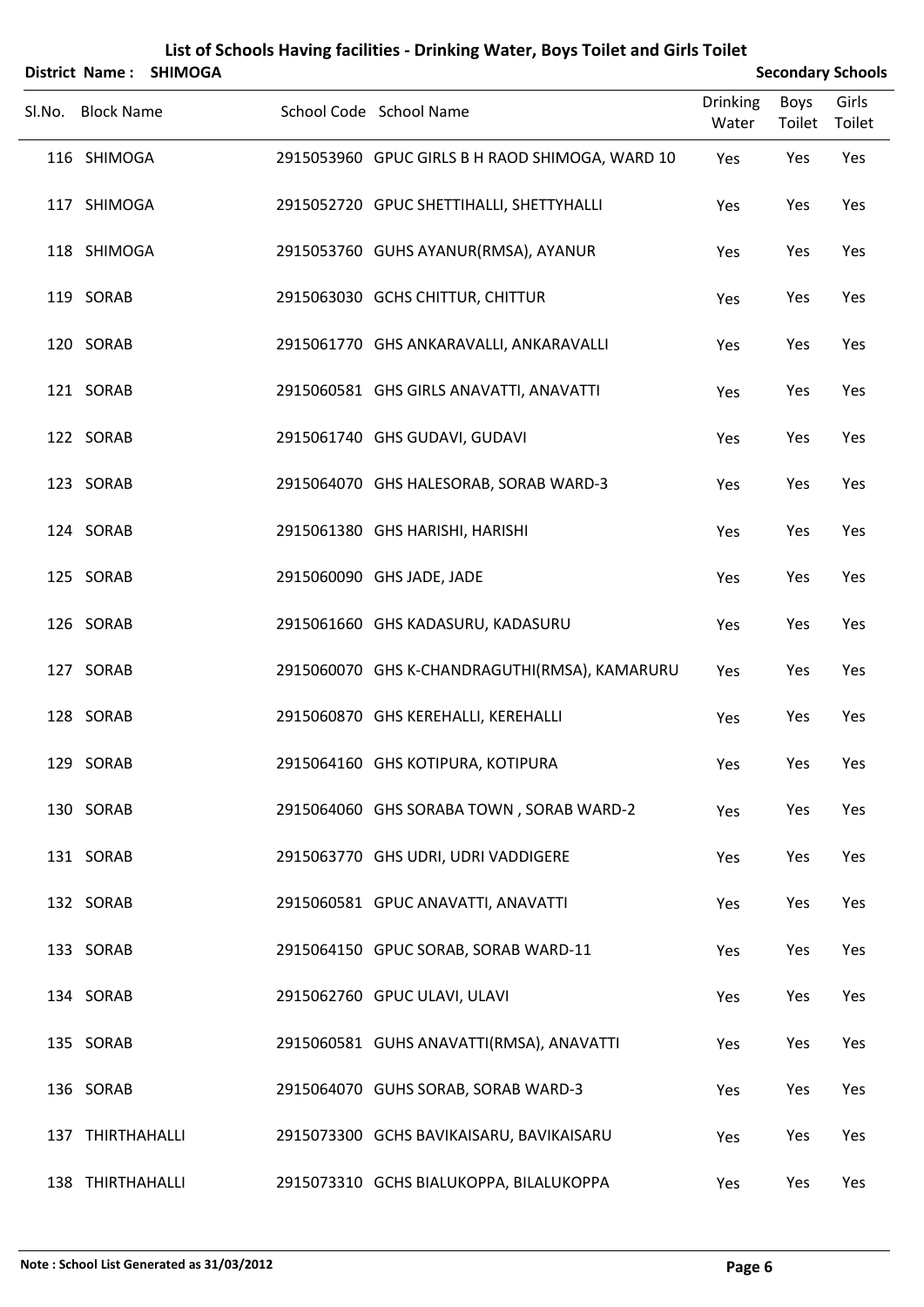|        | <b>District Name:</b> | <b>SHIMOGA</b> |                                                     |                          |                       | <b>Secondary Schools</b> |
|--------|-----------------------|----------------|-----------------------------------------------------|--------------------------|-----------------------|--------------------------|
| Sl.No. | <b>Block Name</b>     |                | School Code School Name                             | <b>Drinking</b><br>Water | <b>Boys</b><br>Toilet | Girls<br>Toilet          |
|        | 139 THIRTHAHALLI      |                | 2915073350 GCHS GUDDEKERI, GUDDEKERI                | Yes                      | Yes                   | Yes                      |
|        | 140 THIRTHAHALLI      |                | 2915070470 GCHS GUDDEKOPPA, GUDDEKOPPA              | Yes                      | Yes                   | Yes                      |
|        | 141 THIRTHAHALLI      |                | 2915071790 GCHS HEDDURU, HEDDURU                    | Yes                      | Yes                   | Yes                      |
|        | 142 THIRTHAHALLI      |                | 2915070020 GCHS HUNCHADAKATTE, HUMCHADAKATTE        | Yes                      | Yes                   | Yes                      |
|        | 143 THIRTHAHALLI      |                | 2915070720 GCHS KANNANGI, KANNANGI                  | Yes                      | Yes                   | Yes                      |
|        | 144 THIRTHAHALLI      |                | 2915073470 GCHS KATTEHAKKLU, KATTEHAKKLU            | Yes                      | Yes                   | Yes                      |
|        | 145 THIRTHAHALLI      |                | 2915070261 GCHS KONANDURU, KONANDUR                 | Yes                      | Yes                   | Yes                      |
|        | 146 THIRTHAHALLI      |                | 2915073480 GCHS KONDLUR, KONDLUR                    | Yes                      | Yes                   | Yes                      |
|        | 147 THIRTHAHALLI      |                | 2915070940 GCHS KUDUMALLIGE, KUDUMALLIGE            | Yes                      | Yes                   | Yes                      |
|        | 148 THIRTHAHALLI      |                | 2915073530 GCHS MANDAGADDE, MANDAGADDE              | Yes                      | Yes                   | Yes                      |
|        | 149 THIRTHAHALLI      |                | 2915073540 GCHS MATHIGARU, MATTIGARU                | Yes                      | Yes                   | Yes                      |
|        | 150 THIRTHAHALLI      |                | 2915071850 GCHS MELIGE, MELIGE                      | Yes                      | Yes                   | Yes                      |
|        | 151 THIRTHAHALLI      |                | 2915070330 GCHS NONABURU, NONABURU                  | Yes                      | Yes                   | Yes                      |
|        | 152 THIRTHAHALLI      |                | 2915074080 GCHS RAMAKRISHNAPURA,<br>RAMAKRISHNAPURA | Yes                      | Yes                   | Yes                      |
|        | 153 THIRTHAHALLI      |                | 2915070970 GCHS THANIKAL-BEJJAVALLI, BEJJAVALLI     | Yes                      | Yes                   | Yes                      |
|        | 154 THIRTHAHALLI      |                | 2915074090 GHS KADTHURU, KADTHURU                   | Yes                      | Yes                   | Yes                      |
|        | 155 THIRTHAHALLI      |                | 2915071700 GHS KODLU, KODLU                         | Yes                      | Yes                   | Yes                      |
|        | 156 THIRTHAHALLI      |                | 2915074100 GHS MALALIMAKKI, MALALIMAKKI             | Yes                      | Yes                   | Yes                      |
|        | 157 THIRTHAHALLI      |                | 2915071120 GHS TUDURU, THUDURU                      | Yes                      | Yes                   | Yes                      |
|        | 158 THIRTHAHALLI      |                | 2915073760 GJC GIRLS THIRTHAHALLI, THIRTHAHALLI 7   | Yes                      | Yes                   | Yes                      |
|        | 159 THIRTHAHALLI      |                | 2915071090 GJC MALURU, MALUR                        | Yes                      | Yes                   | Yes                      |
|        | 160 THIRTHAHALLI      |                | 2915072260 GJC MEGARAVALLI, MEGARAVALLI             | Yes                      | Yes                   | Yes                      |
|        | 161 THIRTHAHALLI      |                | 2915071360 GPUC ARAGA, ARAGA                        | Yes                      | Yes                   | Yes                      |